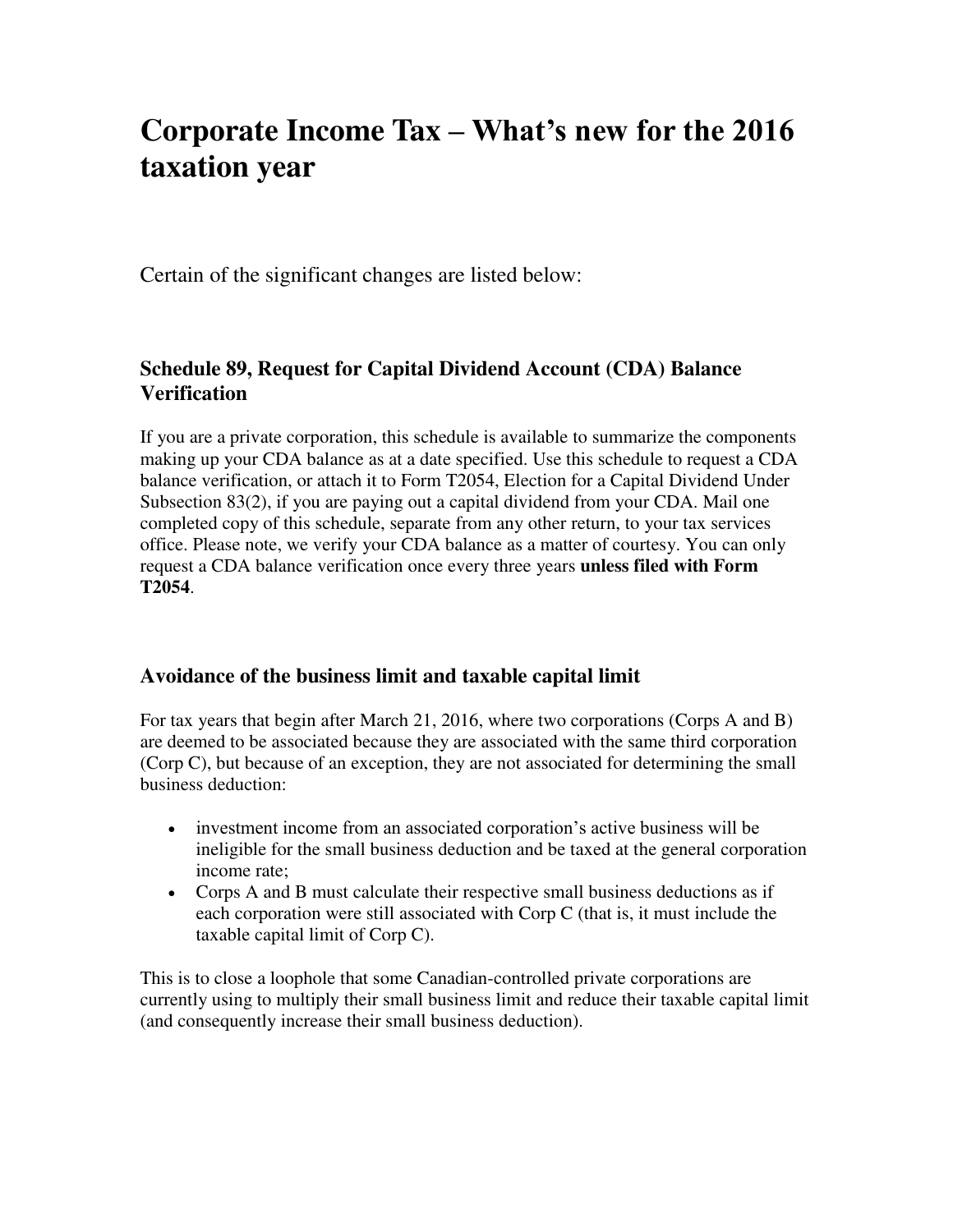# **Capital cost allowance**

## **Electric energy storage**

Currently, stand-alone electrical energy storage equipment not associated with a class 43.1 or class 43.2 generation source is generally included in class 8 and is eligible for a 20% declining balance capital cost allowance (CCA) rate.

For property acquired for use after March 21, 2016 that has not been used or acquired for use before March 22, 2016:

- if the storage equipment is part of an electricity generation system that is eligible for class 43.1 (that is, a mid-efficiency cogeneration system), it will be included in class 43.1. This class allows for a 30% declining balance CCA rate;
- if the storage equipment is part of an electricity generation system that is eligible for class 43.2 (for example, an eligible renewable, waste-fueled or high-efficiency cogeneration system), it will be included in class 43.2. This class allows for a 50% declining balance CCA rate.

## **Electric vehicle charging stations**

Currently, electric vehicle charging stations (EVCSs) are generally included in class 8 and are eligible for a 20% declining balance CCA rate.

For property acquired for use after March 21, 2016 that has not been used or acquired for use before March 22, 2016:

- EVCSs set up to supply more than 10 kilowatts but less than 90 kilowatts of continuous power will be eligible for inclusion in class 43.1 (which allows for a 30% declining balance CCA rate);
- EVCSs set up to supply at least 90 kilowatts of continuous power will be eligible for inclusion in class 43.2 (which allows for a 50% declining balance CCA rate).
- $\bullet$

# **Eligible capital property**

On January 1, 2017, the eligible capital property regime will be replaced with a new capital cost allowance (CCA) class available to businesses. Under the old regime, eligible capital expenditures are added to the cumulative eligible capital pool at a 75% inclusion rate, and the rate of depreciation of those expenditures is 7% on a declining-balance basis. Under the new regime, newly-acquired eligible properties will be included in a new CCA class at a 100% inclusion rate with a 5% CCA rate on a declining-balance basis. The existing CCA rules will generally apply. Transitional rules will be provided.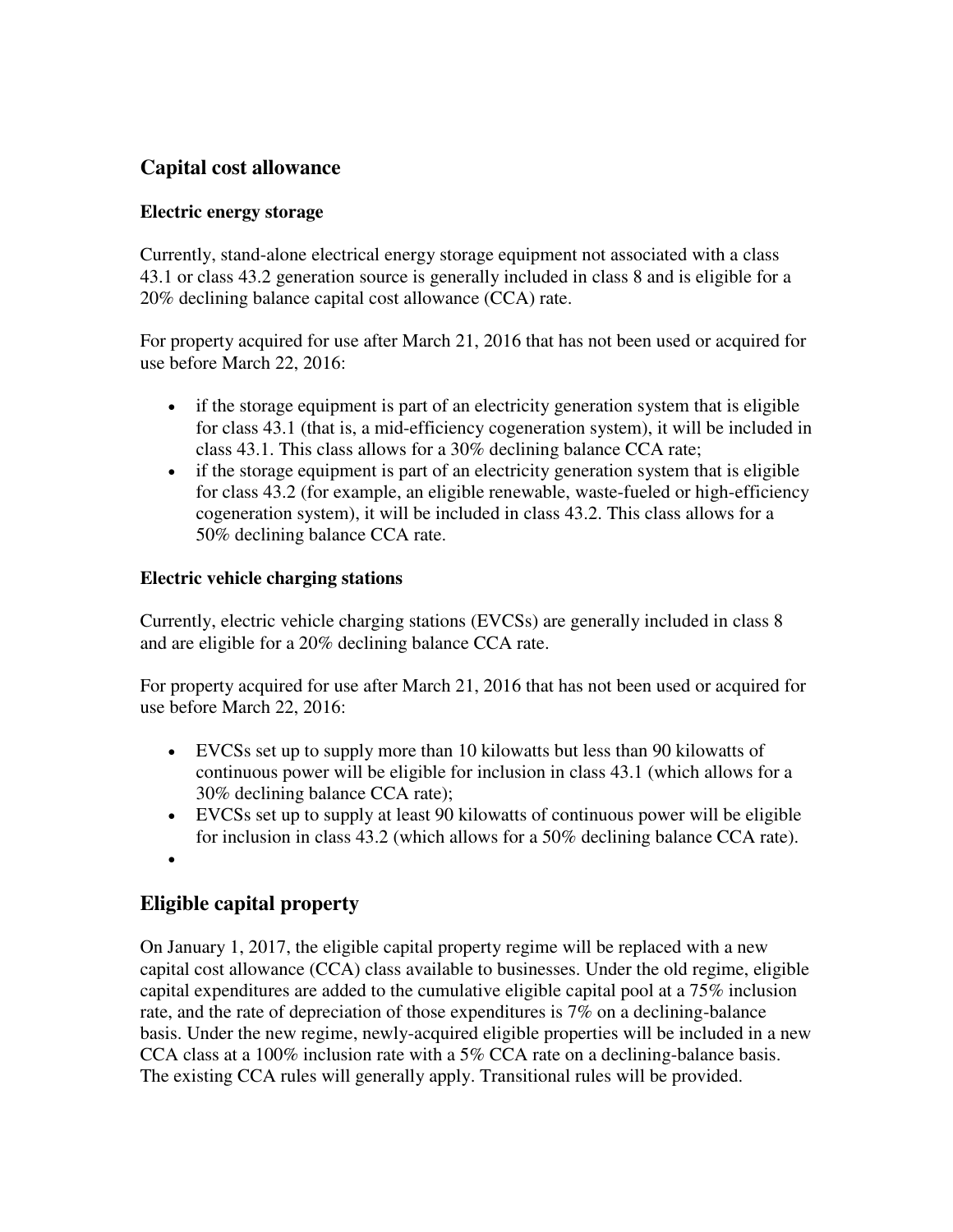## **Measures related to international taxation**

Changes were announced concerning **back-to-back arrangements**, **base erosion and profit shifting**, and **cross-border surplus stripping**.

#### **Back-to-back arrangements**

Existing back-to-back loan rules will be expanded. These rules prevent taxpayers from inserting an intermediary between a Canadian borrower and a foreign lender in an attempt to avoid the tax consequences that would result from a direct loan.

#### **Base erosion and profit shifting (BEPS)**

The Government announces it is moving forward with a number of initiatives to address base erosion and profit shifting by:

- introducing country-by-country reporting for large multinational enterprises;
- applying revised international guidance on transfer pricing;
- addressing treaty abuse;
- providing spontaneous exchange of tax rulings.

### **Cross-border surplus stripping**

For dispositions that occur after March 21, 2016, the application of an anti-surplus stripping rule will be generally expanded to prevent a non-resident shareholder of a Canadian corporation from extracting (either now or in the future), free of withholding tax, the corporation's retained earnings that exceed the amount of capital that has been contributed to the corporation by the shareholder.

## **Multiplication of the small business deduction**

For tax years that begin after March 21, 2016, to prevent the multiplication of the small business deduction (SBD), the specified partnership rules will also apply to partnership structures in which a Canadian-controlled private corporation (CCPC) provides services or property to a partnership during the tax year of the CCPC where the CCPC or a shareholder of the CCPC is a member of the partnership. A similar measure will also apply for corporate structures that multiply access to the SBD.